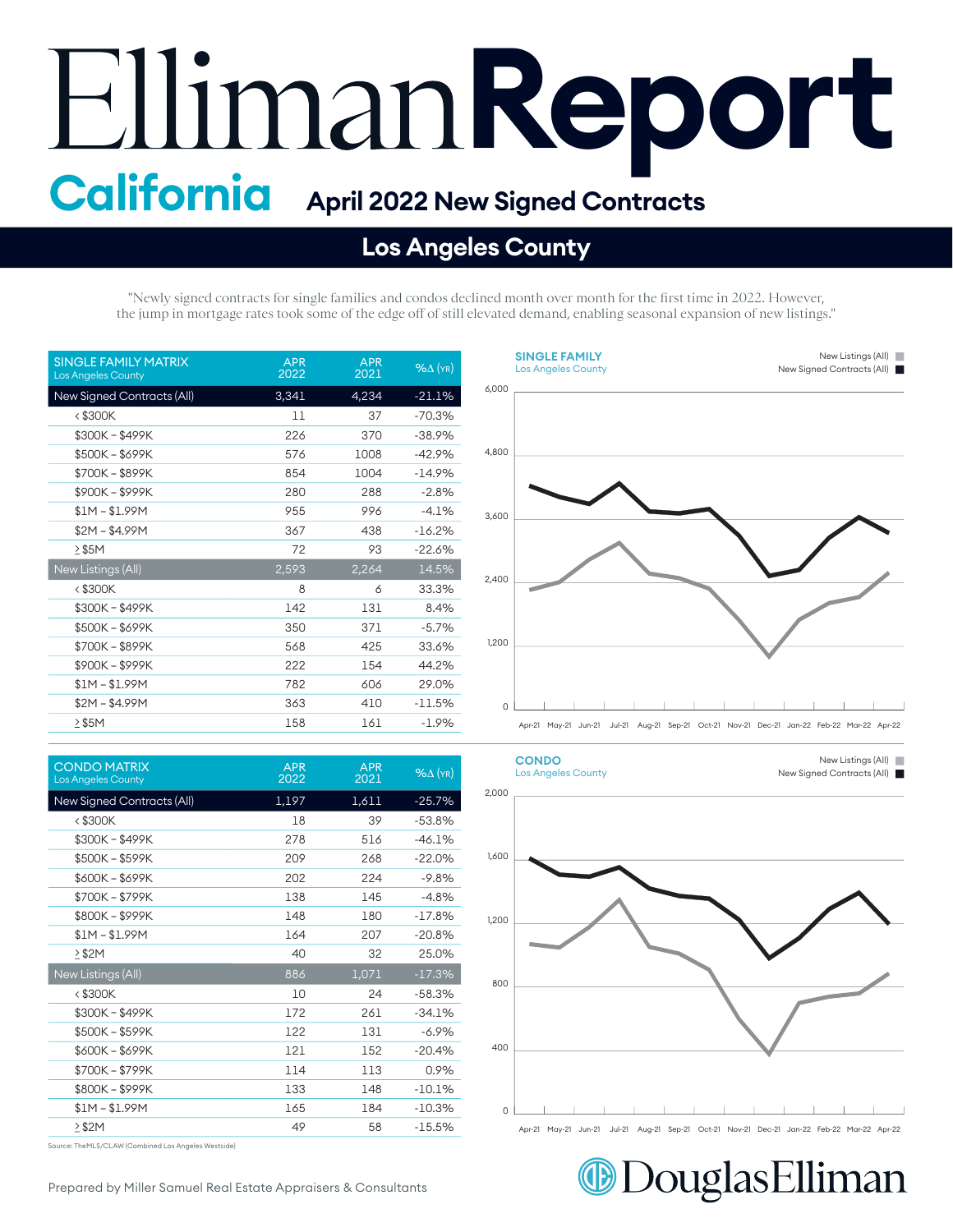## **Orange County**

400

"Newly signed contracts for single families and condos declined month over month for the first time in 2022. However, the jump in mortgage rates took some of the edge off of still elevated demand, enabling seasonal expansion of new listings."

| <b>APR</b><br>2022 | <b>APR</b><br>2021 | $%$ $\Delta$ (YR) |
|--------------------|--------------------|-------------------|
| 1,168              | 1,755              | $-33.4%$          |
| 0                  | 0                  |                   |
| 0                  | 1                  | $-100.0\%$        |
| 1                  | 12                 | $-91.7%$          |
| 10                 | 30                 | $-66.7%$          |
| 89                 | 346                | $-74.3%$          |
| 293                | 487                | $-39.8%$          |
| 598                | 628                | $-4.8%$           |
| 177                | 251                | $-29.5%$          |
| 871                | 501                | 73.9%             |
| 0                  | 0                  |                   |
| 0                  | 0                  |                   |
| 0                  | 3                  | $-100.0\%$        |
| 3                  | 8                  | $-62.5%$          |
| 70                 | 95                 | $-26.3%$          |
| 169                | 119                | 42.0%             |
| 420                | 168                | 150.0%            |
| 209                | 108                | 93.5%             |
|                    |                    |                   |



| <b>CONDO MATRIX</b><br><b>Orange County</b> | <b>APR</b><br>2022 | <b>APR</b><br>2021 | $%$ $\Delta$ (YR) |
|---------------------------------------------|--------------------|--------------------|-------------------|
| New Signed Contracts (All)                  | 520                | 656                | $-20.7%$          |
| $<$ \$200 $K$                               | 2                  | З                  | $-33.3%$          |
| \$200K-\$299K                               | 10                 | 21                 | $-52.4%$          |
| \$300K - \$399K                             | 42                 | 94                 | $-55.3%$          |
| \$400K - \$499K                             | 59                 | 158                | $-62.7%$          |
| \$500K - \$599K                             | 83                 | 135                | $-38.5%$          |
| \$600K - \$799K                             | 147                | 137                | 7.3%              |
| \$800K-\$999K                               | 84                 | 53                 | 58.5%             |
| > \$1M                                      | 93                 | 55                 | 69.1%             |
| New Listings (All)                          | 318                | 246                | 29.3%             |
| $<$ \$200K                                  | 1                  | 10                 | $-90.0\%$         |
| \$200K - \$299K                             | 0                  | 6                  | $-100.0\%$        |
| \$300K - \$399K                             | 16                 | 37                 | $-56.8%$          |
| \$400K - \$499K                             | 39                 | 53                 | $-26.4%$          |
| \$500K - \$599K                             | 38                 | 29                 | 31.0%             |
| \$600K - \$799K                             | 94                 | 55                 | 70.9%             |
| \$800K-\$999K                               | 52                 | 21                 | 147.6%            |
| > \$1M                                      | 78                 | 35                 | 122.9%            |



Source: California Regional Multiple Listing Service (CRMLS)